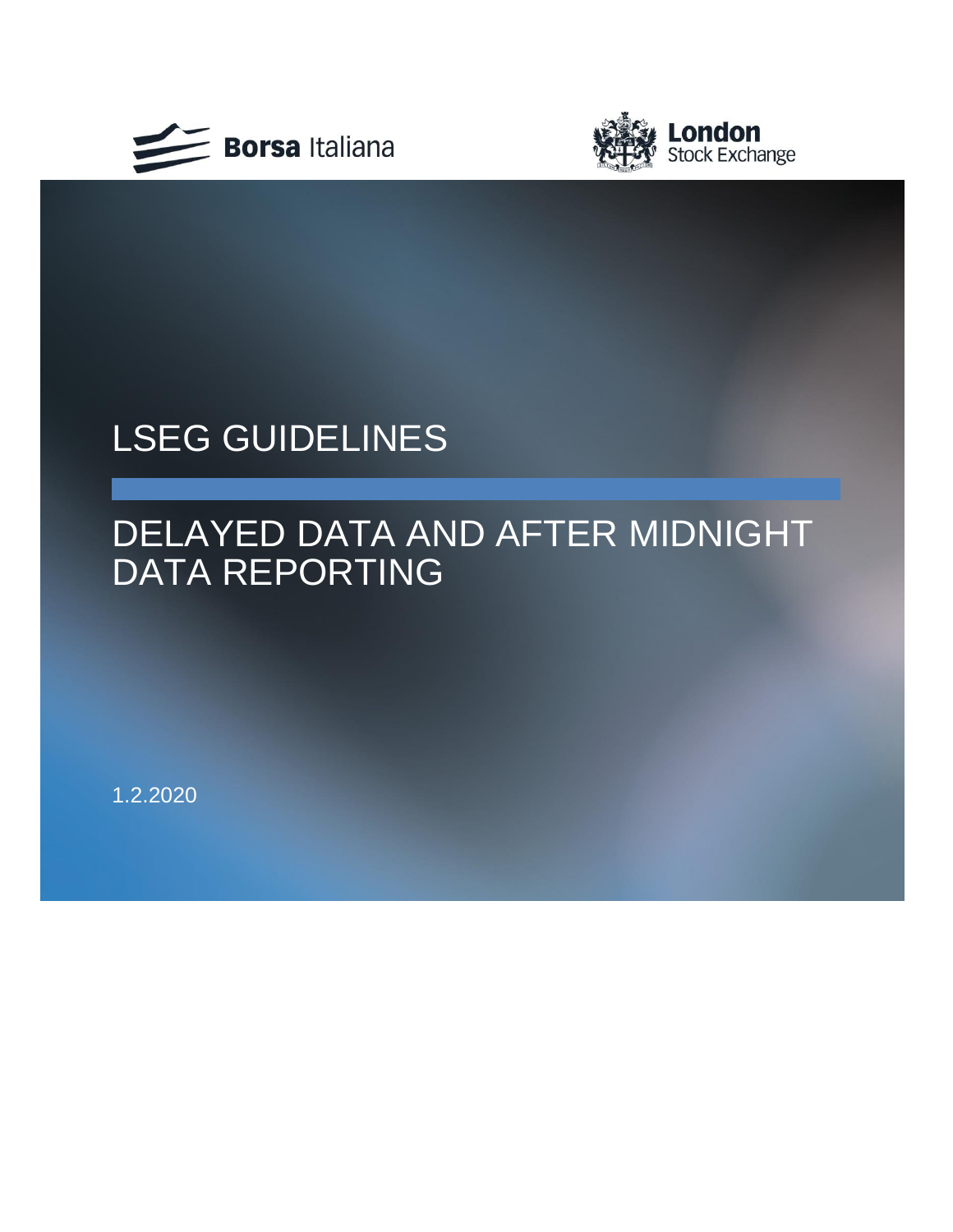## **LSEG GUIDELINES**

## **FOR DELAYED AND AFTER MIDNIGHT DATA REPORTING**

### **1. Introduction**

As explained in the notification sent to all London Stock Exchange and Borsa Italiana Customers dated 27th September 2019, effective from 1 January 2020 all Redistributors will be required to provide additional reporting with respect to Delayed Data and After Midnight Data. These Guidelines aim to clarify the additional reporting requirements.

Capitalised terms used in these Guidelines but not defined shall have the meaning given to them in the Real Time Market Data Agreement.

## **2. Reporting deadlines and requirements**

- Monthly declarations are required from all Redistributors in respect of the usage of Delayed Data and After Midnight Data.
- Monthly data declarations must be uploaded to the Terminal Returns system within 30 days of the end of each calendar month.
- Declarations must either be submitted online through the LSEG Terminal Returns system at the following link: [https://marketdatareporting.lseg.com](https://marketdatareporting.lseg.com/) or t[o RealTimeDataReturns@lseg.com.](mailto:RealTimeDataReturns@lseg.com)
- All Redistributors will be required to provide information related to End Customers capable of receiving Delayed Data and/or After Midnight London Stock Exchange and Borsa Italiana via a datafeed.
- In order to satisfactorily complete the online declaration Redistributors must include the following information to be submitted via Excel file:

**Product:** The level of data to be reported. Please see the list of product codes in the Excel file enclosed.

**Subscriber Number**: Unique reference for each location receiving data (applicable only for datafeed access).

**Subscriber name**: For Datafeed with access to Delayed Data and/ or After Midnight Data this should be the *End Customers* name.

**Address 1, 2, 3, 4**: For Datafeed with access to Delayed Data and/ or After Midnight Data this should be the *End Customers* Address.